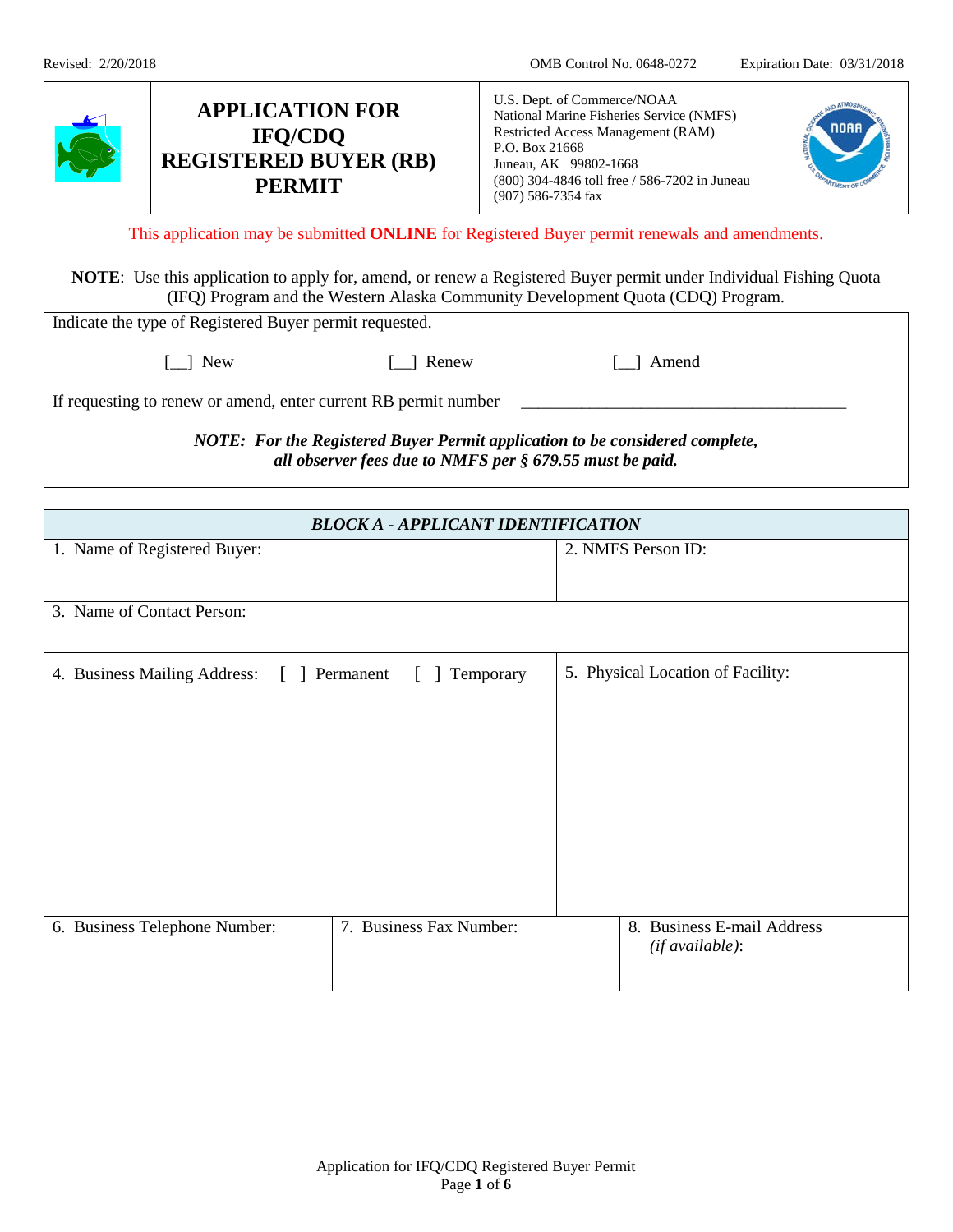| <b>BLOCK B - TYPE OF ACTIVITY</b> (Check ALL that apply) |                                                                                               |                                   |                      |
|----------------------------------------------------------|-----------------------------------------------------------------------------------------------|-----------------------------------|----------------------|
|                                                          | Catcher – Seller (Permit Holder making dockside sales)                                        |                                   |                      |
|                                                          | IFQ Permit Holder or Hired Master (vessel operator) transferring IFQ/CDQ fish outside Alaska. |                                   |                      |
|                                                          | Person receiving fish from harvester as a <i>(check all that apply)</i> :                     |                                   |                      |
|                                                          | Buyer-Broker                                                                                  | Catcher/Processor                 | [ ] Retail Operation |
|                                                          | Restaurant                                                                                    | Mothership                        | Tender               |
| Shoreplant/Stationary Floating Processor                 |                                                                                               | Other ( <i>please describe</i> ): |                      |
|                                                          |                                                                                               |                                   |                      |
|                                                          |                                                                                               |                                   |                      |

| <b>BLOCK C – APPLICANT SIGNATURE (Non-electronic Submittal Only)</b>                                                                                                                                       |          |  |
|------------------------------------------------------------------------------------------------------------------------------------------------------------------------------------------------------------|----------|--|
| Under penalties of perjury, I declare that I, the undersigned, completed this application, and to the best of my<br>knowledge and belief, the information presented herein is true, correct, and complete. |          |  |
| 1. Signature of Applicant or Authorized Representative:                                                                                                                                                    | 2. Date: |  |
|                                                                                                                                                                                                            |          |  |
| 3. Printed Name of Applicant or Authorized Representative ( <i>If authorized representative</i> , <b>attach</b> authorization.):                                                                           |          |  |
|                                                                                                                                                                                                            |          |  |
|                                                                                                                                                                                                            |          |  |

#### *PUBLIC REPORTING BURDEN STATEMENT*

\_\_\_\_\_\_\_\_\_\_\_\_\_\_\_\_\_\_\_\_\_\_\_\_\_\_\_\_\_\_\_\_\_\_\_\_\_\_\_\_\_\_\_\_\_\_\_\_\_\_\_\_\_\_\_\_\_\_\_\_\_\_\_\_\_\_\_\_\_\_\_\_\_\_\_\_\_\_\_\_\_\_\_\_\_\_\_\_\_\_\_\_\_\_\_\_\_\_\_\_\_\_

Public reporting burden for this collection of information is estimated to average 30 minutes per response, including the time for reviewing the instructions, searching the existing data sources, gathering and maintaining the data needed, and completing and reviewing the collection of information. Send comments regarding the burden estimate or any other aspect of this collection of information, including suggestions for reducing the burden, to Assistant Regional Administrator, Sustainable Fisheries Division, NOAA National Marine Fisheries Service, P.O. Box 21668, Juneau, AK 99802-1668.

#### *ADDITIONAL INFORMATION*

Before completing this form, please note the following: 1) Notwithstanding any other provision of law, no person is required to respond to, nor shall any person be subject to a penalty for failure to comply with, a collection of information subject to the requirements of the Paperwork Reduction Act, unless that collection of information displays a currently valid OMB Control Number; 2) This information is mandatory and is required to manage commercial fishing efforts under 50 CFR part 679 and under section 402(a) of the Magnuson-Stevens Fishery Conservation and Management Act (16 U.S.C. 1801, *et seq*.); 3) Some information collected on this application form is made available to the public on the NMFS, Alaska Region, webpage [\(www.alaskafisheries.noaa.gov\)](http://www.alaskafisheries.noaa.gov/). Other information is confidential under section 402(b) of the Magnuson-Stevens Act and NOAA Administrative Order 216-100, which sets forth procedures to protect confidentiality of fishery statistics.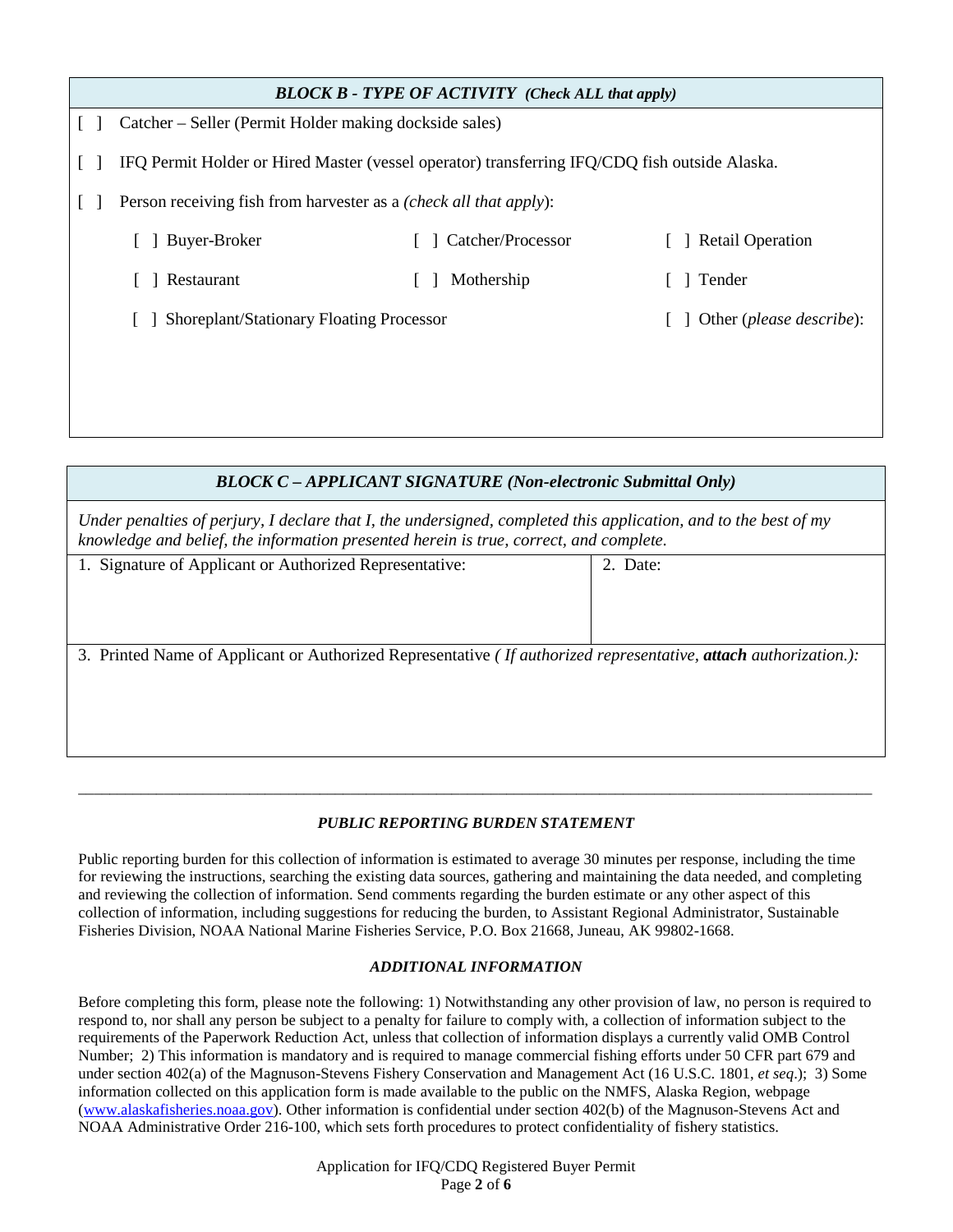#### *PRIVACY ACT STATEMENT*

AUTHORITY: The collection of this information is authorized by the Magnuson-Stevens Fishery Conservation and Management Act, 16 U.S.C. 1801 *et seq*.

PURPOSE: NMFS uses the information provided on this application to determine eligibility of the applicant to receive a registered buyer permit and to issue the permit if the application is approved. A registered buyer permit authorizes the person identified on the permit to receive and make an individual fishing quota (IFQ) landing by an IFQ permit holder or IFQ hired master permit holder, or to receive and make a community development quota (CDQ) halibut landing by a CDQ permit holder or CDQ hired master permit holder.

ROUTINE USES: Disclosure of this information is subject to the published routine uses identified in the Privacy Act System of Records Notice COMMERCE/NOAA-19, Permits and Registrations for the United States Federally Regulated Fisheries. NMFS posts some information from this form on its public website [\(www.alaskafisheries.noaa.gov\)](http://www.alaskafisheries.noaa.gov/). In addition, NMFS may share information submitted on this application form with other State and Federal agencies or fishery management commissions, including staff of the North Pacific Fishery Management Council and Pacific States Marine Fisheries Commission.

DISCLOSURE: Providing this information is voluntary; however, the failure to provide complete and accurate information will prevent NMFS from issuing the requested registered buyer permit.

\_\_\_\_\_\_\_\_\_\_\_\_\_\_\_\_\_\_\_\_\_\_\_\_\_\_\_\_\_\_\_\_\_\_\_\_\_\_\_\_\_\_\_\_\_\_\_\_\_\_\_\_\_\_\_\_\_\_\_\_\_\_\_\_\_\_\_\_\_\_\_\_\_\_\_\_\_\_\_\_\_\_\_\_\_\_\_\_\_\_\_\_\_\_\_\_\_\_\_\_\_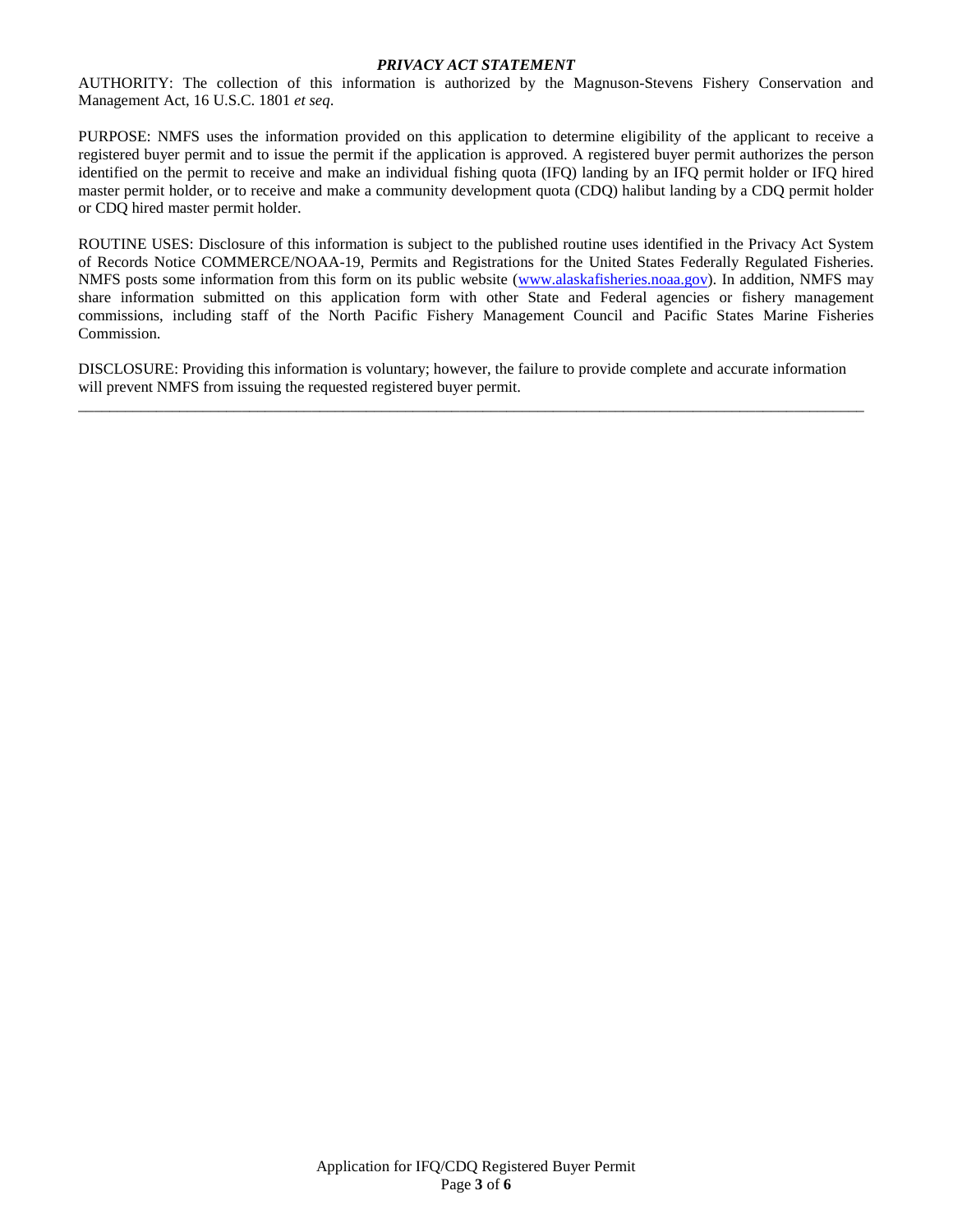# **INSTRUCTIONS APPLICATION FOR IFQ/CDQ REGISTERED BUYER PERMIT**

### *NOTE: For the Registered Buyer Permit application to be considered complete, all observer fees due to NMFS per § 679.55 must be paid.*

Use this application to apply for, renew, or amend a Registered Buyer permit for the Individual Fishing Quota (IFQ) Program and the Western Alaska Community Development Quota (CDQ) Program (50 CFR part 679).

All Registered Buyers are included in the partial observer coverage category and must pay the ex-vessel valuebased fee to NMFS for their observer coverage.

A Registered Buyer permit holder who has incurred a fee liability must pay the fee to NMFS by **February 15** of the year following the calendar year in which the landing was made. Full payment of the observer fee liability is required before NMFS will issue a new or renewed Registered Buyer permit.

A Registered Buyer permit is in effect for one year, running from March 1 through the last day of February.

At any time during the fishing year for which it is issued, a Registered Buyer permit authorizes the person identified on the permit to receive and make:

- ♦ An IFQ landing by an IFQ permit holder or IFQ hired master permit holder
- ♦ A CDQ halibut landing by a CDQ permit holder or CDQ hired master permit holder

A Registered Buyer permit is required of:

- ♦ Any person who receives IFQ halibut, CDQ halibut, or IFQ sablefish from the person(s) who harvested the fish.
- ♦ Any person who harvests IFQ halibut, CDQ halibut, or IFQ sablefish and transfers such fish
	- $\Box$  in a dockside sale.
	- □ outside of an IFQ regulatory area, or
	- $\Box$  outside the State of Alaska.
- $\blacklozenge$  A vessel operator who submits a Departure Report (see § 679.5(1)(4)).

**NOTE**: NMFS does not issue a Registered Buyer permit to entities receiving IFQ Pacific halibut, IFQ sablefish, or CDQ Pacific halibut at locations outside Alaska. In such cases the vessel operator must be a Registered Buyer.

### *GENERAL INFORMATION*

**NOTE: It is important that all blocks are completed and all necessary documents are attached. Failure to answer any of the questions, provide attachments, or to sign the application could result in delays in the processing of your application.**

Type or print legibly in ink and retain a copy of completed application for your records. Please allow at least 10 working days for your application to be processed.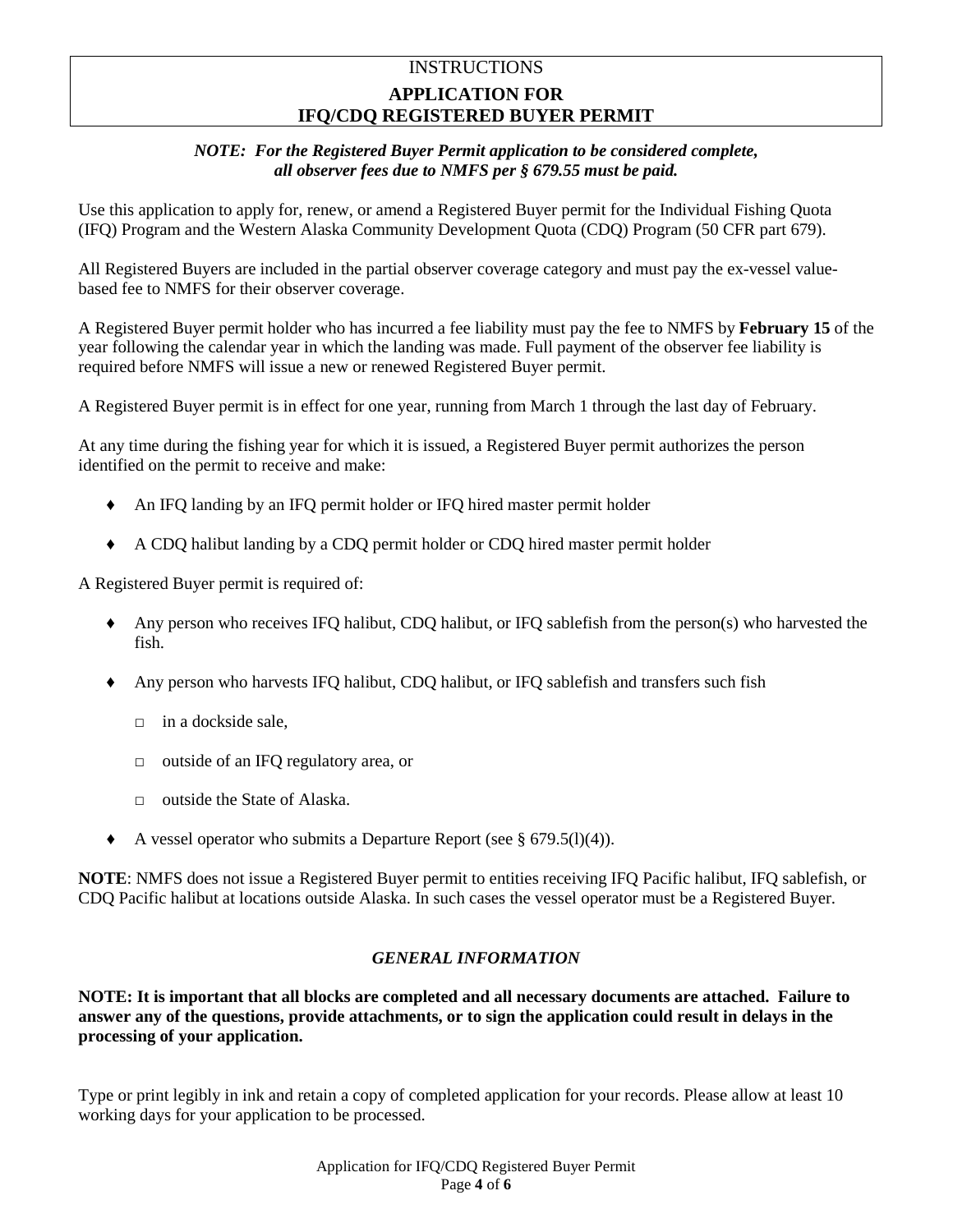Application forms and instructions are also available on the NMFS, Alaska Region, web site at [https://alaskafisheries.noaa.gov/.](https://alaskafisheries.noaa.gov/)

**Non-electronic Registered Buyer** permit applications may be submitted by:

| Mail to:       | <b>NMFS Alaska Region</b><br><b>Restricted Access Management (RAM)</b><br>P.O. Box 21668<br>Juneau, AK 99802-1668 |
|----------------|-------------------------------------------------------------------------------------------------------------------|
| Fax to:        | $(907)$ 586-7354                                                                                                  |
| Or deliver to: | <b>Federal Building</b><br>709 West 9th Street. Suite 713<br><b>Juneau, AK 99801</b>                              |

Items will be sent to you by first class mail, unless you provide alternate instructions and include a prepaid mailer with appropriate postage or a corporate account number for express delivery.

**Electronic Registered Buyer applications** may be submitted online at:

https://alaskafisheries.noaa.gov/webapps/efish/login

Additional information is available from RAM, as follows:

**Website:** <https://alaskafisheries.noaa.gov/>

**Telephone (toll free): 800-304-4846 (press "2")**

**Telephone (in Juneau): 907-586-7202 (press "2")**

**e-Mail[: RAM.Alaska@noaa.gov](mailto:RAM.Alaska@noaa.gov)**

### *SPECIAL HANDLING OF PERMITS*

### **Electronic Registered Buyer permit**

Upon acceptance of the fee and renewal application by NMFS for a Registered Buyer permit, the Registered Buyer may print a paper copy of the new Registered Buyer permit and maintain this copy for inspection.

### **Non-electronic Registered Buyer permit**

Please allow at least ten working days for your application to be processed. Do not wait until right before an opening to apply for your permit, as you may not receive it on time. Items will be sent by first class mail, unless you provide alternate instructions for NMFS to send by a faster method than regular mail.

#### **eLandings**

A person that is issued a Registered Buyer permit under 50 CFR part 679.4 must use eLandings or other NMFSapproved software to daily record and report IFQ and CDQ halibut. For more information on eLandings, see [https://elandings.atlassian.net/wiki/spaces/doc/pages/79659055/eLandings+Reporting+System+FAQ+s.](https://elandings.atlassian.net/wiki/spaces/doc/pages/79659055/eLandings+Reporting+System+FAQ+s)

## *COMPLETING THE APPLICATION*

## **BLOCK A - APPLICANT IDENTIFICATION**

Application for IFQ/CDQ Registered Buyer Permit Page **5** of **6**